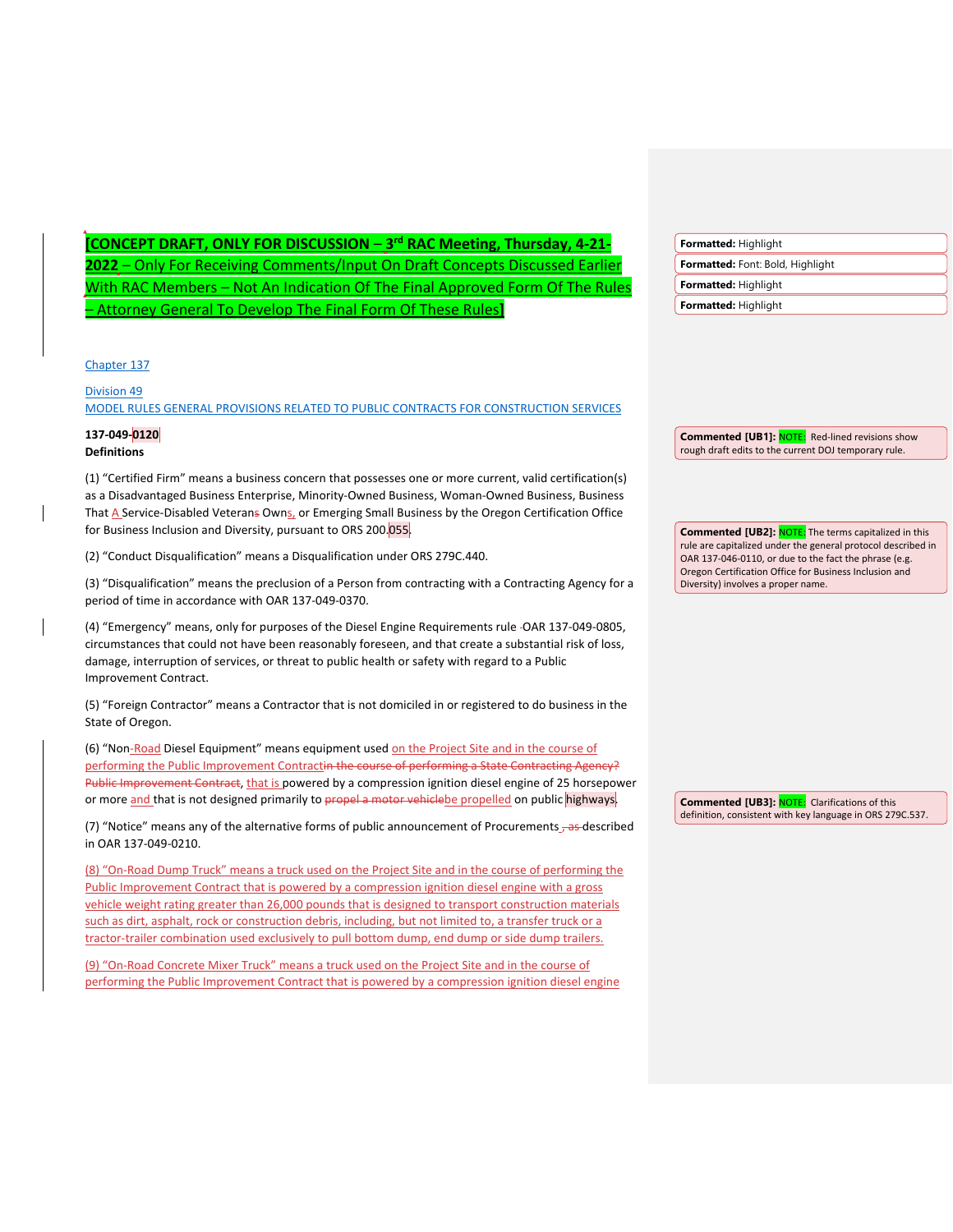with a gross vehicle weight rating greater than 26,000 pounds and that is designed for hauling a concrete mixture.

(108) "Project Site" means, only for purposes of the Diesel Engine Requirements rule, -OAR 137-049-0805, the geographic dimensions of the surface area of the real property on which the Work for a State Contracting Agency? Public Improvement Contract is to be performed, including designated contiguous staging areas and contiguous right-of-way areas designated by the State Contracting Agency for the project.

(11) "Small Business Firm" means, only for purposes of the Diesel Engine Requirements rule, OAR 137- 049-0805, an independent business concern that meets the definition of an Emerging Small Business, as that term is defined in ORS 200.005(5), whether the independent business concern possesses a certification from the Oregon Certification Office for Business Inclusion and Diversity, pursuant to ORS 200.055, or does not possess such a certification.

(12) "Specified Projects" means the following projects and Project Sites formally described and established by the Oregon Department of Transportation: The Interstate 5 Rose Quarter Project, the Interstate 205 Abernathy Bridge Project, the Interstate 205 Freeway Widening Project, the State Highway 217 Northbound Project and the State Highway 217 Southbound Project.

(13) "Tier 4 Exhaust Emission Standards" means the Tier 4 compression ignition diesel engine emission standards established by the United States Environmental Protection Agency in 40 CFR Part 89, **§** 89.112 Edition) for Non-Road Diesel Equipment.

(14) "Trucking Services" means materials hauling services by On-Road Concrete Mixer Trucks and On-Road Dump Trucks owned and operated by a provider who is not the Contractor that has signed a Public Improvement Contract with the State Contracting Agency involved with the project, who is not a subcontractor of that Contractor, who is not a supplier, vendor or other provider of mere materials delivery services to the Project Site, but who is required to provide a Public Works bond for the project and who is required to be paid the prevailing rate of wage for materials hauling services taking place on the Project Site pursuant to ORS 279C.800 – 279C.870.

(15) "Verified Diesel Oxidation Catalyst" means a diesel oxidation catalyst verified by the United States Environmental Protection Agency on \_\_\_\_\_\_\_\_ for use on Non-Road Diesel Equipment.

(16) "Verified Diesel Particulate Filter" means a diesel particulate filter verified by the United States Environmental Protection Agency on **Example 2** for use on Non-Road Diesel Equipment.

(17) "Work" means the furnishing of all services, materials, equipment, labor and incidentals necessary to successfully complete any individual item or the entire Contract and the carrying out and completion of all duties and obligations imposed by the Contract.

**Statutory/Other Authority:** ORS 279A.065; ORS 279C.537

**Statutes/Other Implemented:** ORS 279A.065, OL 2015, ch 565 (HB 3303), ORS 279C.537 & ORS 200.005 - 200.055

**History:**

[DOJ 2-2022, temporary amend filed 01/03/2022, effective 01/03/2022 through 07/01/2022](https://secure.sos.state.or.us/oard/viewReceiptTRIM.action?ptId=8582006) DOJ 18-2015, f. 12-31-15, cert. ef. 1-1-16

**Commented [UB4]: NOTE:** These 2 truck definitions are based on the DEQ definitions, from the DEQ "Minimum Standards" document.

**Formatted:** Highlight **Commented [UB5]:** NOTE: Add effective date.

**Commented [UB6]:** NOTE: VERY rough conceptual draft definition of "Trucking Services," for discussion with the RAC. **Formatted:** Highlight **Commented [UB7]:** NOTE: Add effective date. **Formatted:** Highlight **Commented [UB8]:** NOTE: Add effective date.